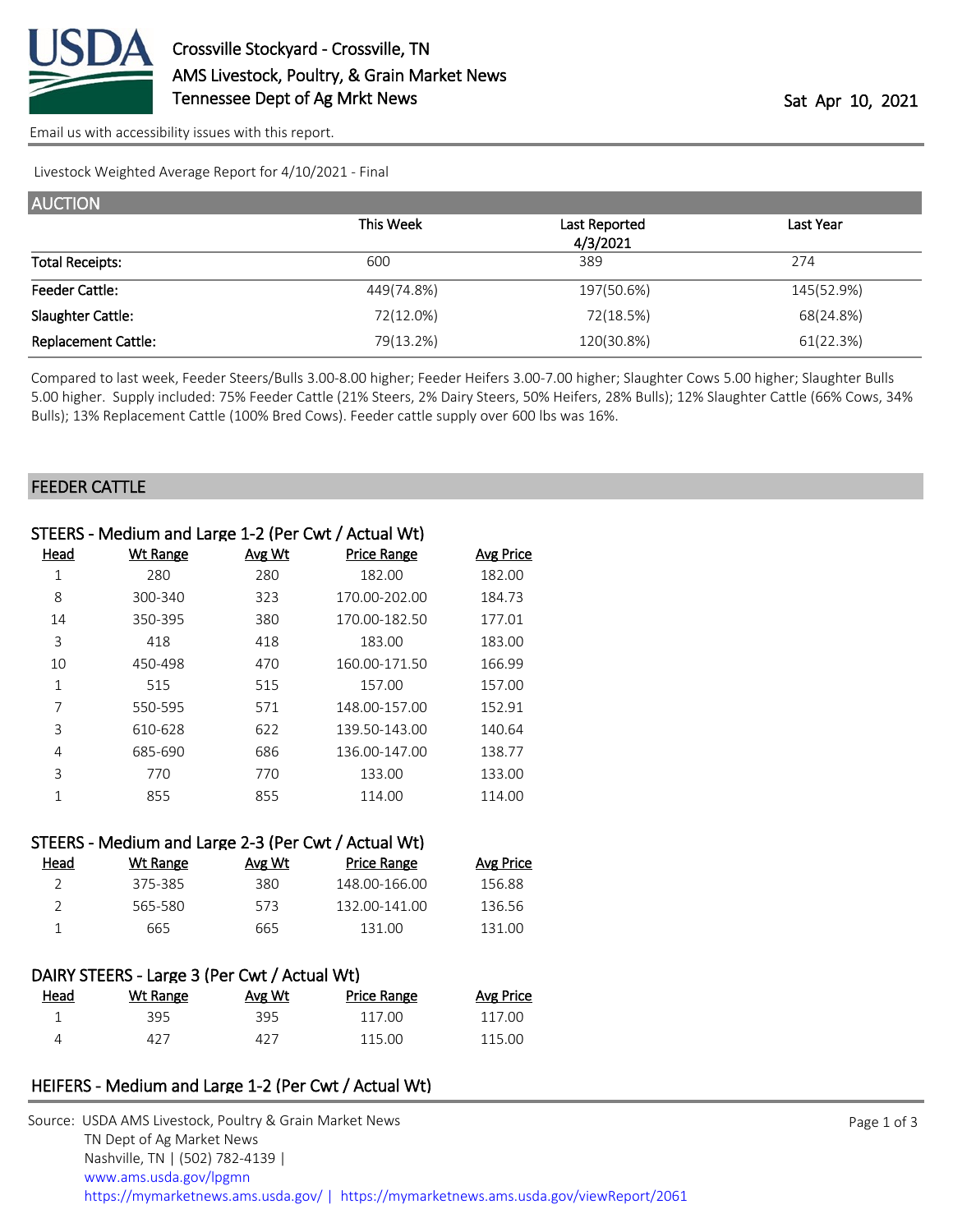

# Crossville Stockyard - Crossville, TN AMS Livestock, Poultry, & Grain Market News Tennessee Dept of Ag Mrkt News Tennessee Dept of Ag Mrkt News

[Email us with accessibility issues with this report.](mailto:mars@ams.usda.gov?subject=508%20issue)

| Head           | <b>Wt Range</b> | <b>Avg Wt</b> | <b>Price Range</b> | <b>Avg Price</b> |             |
|----------------|-----------------|---------------|--------------------|------------------|-------------|
| 2              | 220-240         | 230           | 140.00-151.00      | 145.26           |             |
| $\overline{2}$ | 270             | 270           | 140.00             | 140.00           |             |
| 6              | 310-341         | 335           | 132.00-140.00      | 134.16           |             |
| 16             | 353-395         | 374           | 135.00-150.00      | 141.97           |             |
| 22             | 405-445         | 424           | 136.00-150.00      | 144.71           |             |
| 3              | 442             | 442           | 152.00             | 152.00           | Value Added |
| 19             | 455-495         | 473           | 133.00-145.00      | 140.36           |             |
| 8              | 453-463         | 459           | 147.00             | 147.00           | Value Added |
| 22             | 510-528         | 518           | 135.00-142.00      | 139.98           |             |
| 9              | 554-590         | 560           | 125.00-136.00      | 132.41           |             |
| 12             | 600-633         | 614           | 120.00-130.00      | 125.82           |             |
| 5              | 612             | 612           | 134.00             | 134.00           | Value Added |
| $\mathbf{1}$   | 650             | 650           | 123.00             | 123.00           |             |
| 4              | 700-740         | 719           | 102.00-111.50      | 106.84           |             |
| $\mathbf{1}$   | 790             | 790           | 112.00             | 112.00           |             |
|                |                 |               |                    |                  |             |

## HEIFERS - Medium and Large 2-3 (Per Cwt / Actual Wt)

| Head | Wt Range | Avg Wt | Price Range   | <b>Avg Price</b> |
|------|----------|--------|---------------|------------------|
|      | 305      | 305    | 129.00        | 129.00           |
|      | 395      | 395    | 122.50        | 122.50           |
| 4    | 450-480  | 459    | 120.00-131.00 | 125.92           |
| ੨    | 518      | 518    | 127.00        | 127.00           |
|      | 590      | 590    | 105.50-112.00 | 108.75           |
|      | 620-625  | 623    | 101.00-110.00 | 105.48           |

#### BULLS - Medium and Large 1-2 (Per Cwt / Actual Wt)

| Head | Wt Range | Avg Wt | <b>Price Range</b> | <b>Avg Price</b> |
|------|----------|--------|--------------------|------------------|
| 16   | 400-446  | 429    | 161.00-172.00      | 168.13           |
| 22   | 455-490  | 470    | 161.00-171.00      | 167.33           |
| 10   | 505-549  | 530    | 148.00-159.00      | 153.41           |
| 12   | 560-595  | 579    | 139.00-152.00      | 146.75           |
| 4    | 608-640  | 623    | 127.50-137.00      | 134.07           |
|      | 715      | 715    | 116.50             | 116.50           |
|      | 803      | 803    | 114.00             | 114.00           |

|      | BULLS - Medium and Large 2-3 (Per Cwt / Actual Wt) |        |                    |           |
|------|----------------------------------------------------|--------|--------------------|-----------|
| Head | Wt Range                                           | Avg Wt | <b>Price Range</b> | Avg Price |
| 3    | 435-440                                            | 438    | 137.00-145.00      | 140.65    |
|      | 455-485                                            | 473    | 127.00-149.00      | 142.69    |
|      | 530                                                | 530    | 135.00             | 135.00    |
|      | 590                                                | 590    | 136.00             | 136.00    |
|      |                                                    |        |                    |           |